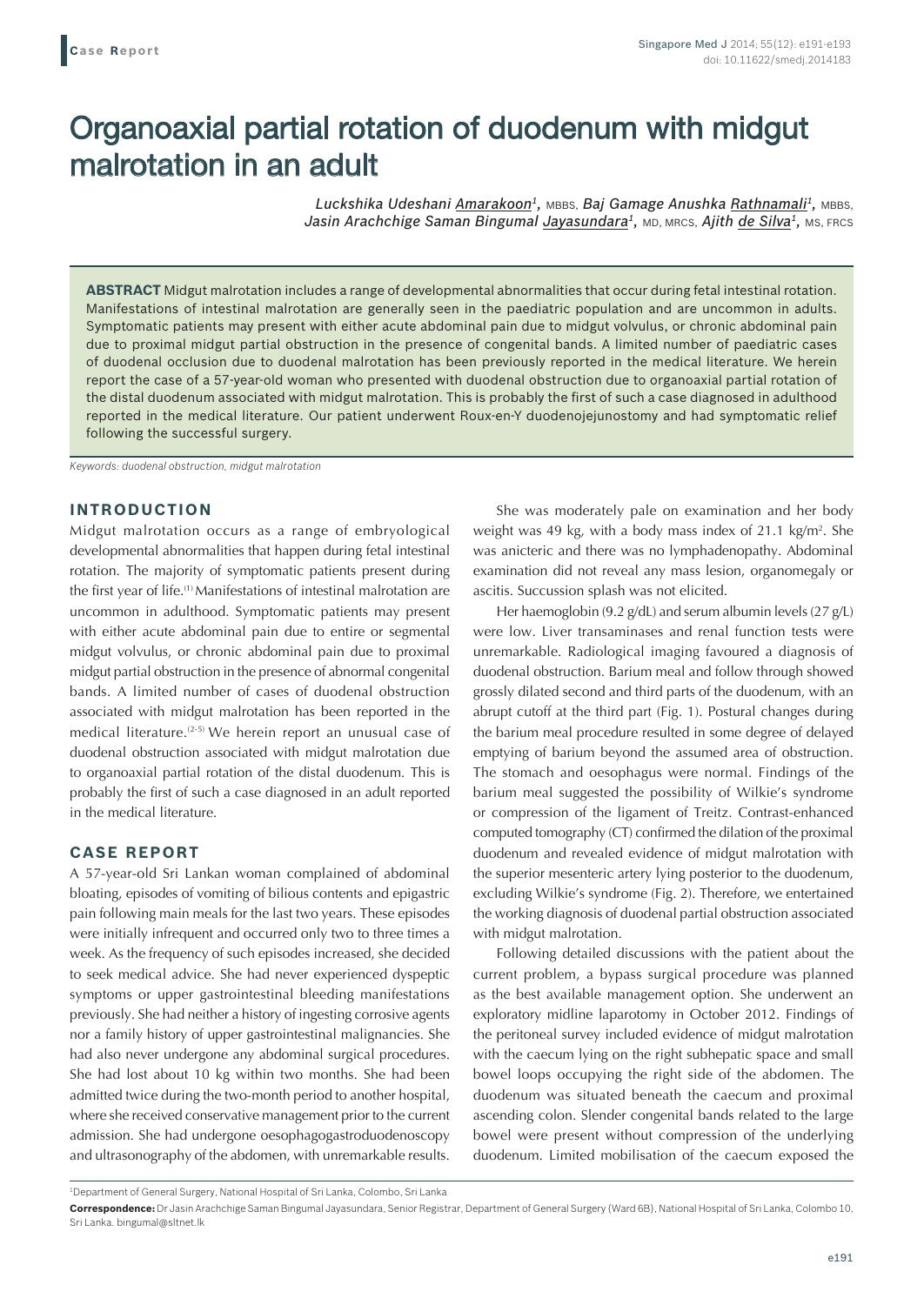

**Fig. 1** Delayed film of the barium meal shows the dilated segment of the proximal duodenum retaining the contrast (arrow), and the abnormal position of the small bowel entirely occupying the right side of the abdomen.



**Fig. 2** Horizontal section of the contrast enhanced CT at the level of the duodenum shows the dilated third part of the duodenum  $(D_3)$ , and the abnormal position of the superior mesenteric artery lying posterior to the duodenum (arrow).

distended and hypertrophied proximal duodenum up to its third part. The third part of the duodenum contained a segment of organoaxial partial twisting, which has led to proximal obstruction (Figs. 3a & b). The superior mesenteric artery was not visualised over the distal segment of the duodenum. Full mobilisation of the duodenum was not attempted due to the deranged anatomy. A Roux-en-Y duodenojejunostomy was performed using a single layer 3/0 polyglactin suture anastomosis. As the mesenteric axis was wide, the Ladd procedure was not performed. The patient's postoperative period was uncomplicated. Oral feeding was

commenced on postoperative Day 3 and the patient tolerated solid meals by Day 7. At the time of the latest review (nine months since the surgical procedure), the patient was completely free of previous symptoms and had gained 15 kg.

# **DISCUSSION**

The midgut undergoes a complex process of rotation outside the fetal abdomen during embryological development. Midgut malrotation is a spectrum of congenital anomalies referring to the absence, lack or incomplete rotation of the fetal intestine around the axis of the superior mesenteric artery.<sup>(6)</sup> This results in various abnormalities in the positioning of intestinal organs, such as the small bowel predominantly occupying the right side of the abdomen, the caecum displaced to the epigastrium or right hypochondrium, and anomalies of the ligament of Treitz with inferior and rightward displacement. These malpositions of the small intestine lead to an unusually narrow base at the root of the mesentery. In the presence of such anomalies, the midgut is prone to volvulus, causing intestinal ischaemia. $\sigma$  Additionally, thick fibrous bands of Ladd over the duodenum may cause compression.(7,8) The exact incidence of intestinal rotation disorders is unknown. Autopsy studies have estimated that it may be as high as 1% of the total population. $(9)$  Gut malrotation is generally regarded as a paediatric pathology. It is believed that about 50% of cases would present during the first week of life and about 80% may present within the first month of life.(1) Manifestations of gut malrotation are rare in the adult population. Symptomatic patients may present with either acute small bowel obstruction and intestinal ischaemia associated with midgut volvulus, or chronic vague intermittent abdominal pain due to subacute obstruction.

Intestinal malrotation may be associated with obstruction of the third part of the duodenum mainly due to external compression by the abnormal fibrous bands of Ladd.<sup>(8)</sup> In addition, there are rare occurrences of intrinsic duodenal obstruction due to duodenal malrotation. Lewis reported the occurrence of partial duodenal obstruction with incomplete duodenal rotation.(10) Firor and Harris documented the coexistence of isolated incomplete duodenal rotation in the presence of complete rotation of the colon, and demonstrated the potential of such abnormalities to produce partial duodenal obstruction by faulty mesenteric fixation, where the duodenum is angulated or kinked.<sup>(11)</sup> They also highlighted the abnormal positioning of the duodenum in relation to the superior mesenteric artery and commented on the possibility of intrinsic duodenal obstruction. Ablow et al presented the management experience of four cases of upper gastrointestinal obstruction due to a Z-shaped duodenojejunal loop, which they attributed as a sign of mesenteric fixation anomaly.(12) All these patients were diagnosed within the paediatric age group. The deranged duodenal anatomy identified in our patient is compatible with the description given by Firor and Harris, and this is probably the first of such a case diagnosed in an adult.

The upper gastrointestinal contrast studies are considered as the standard basic imaging modality to detect midgut malrotation.(11) CT is useful for the accurate diagnosis of intestinal